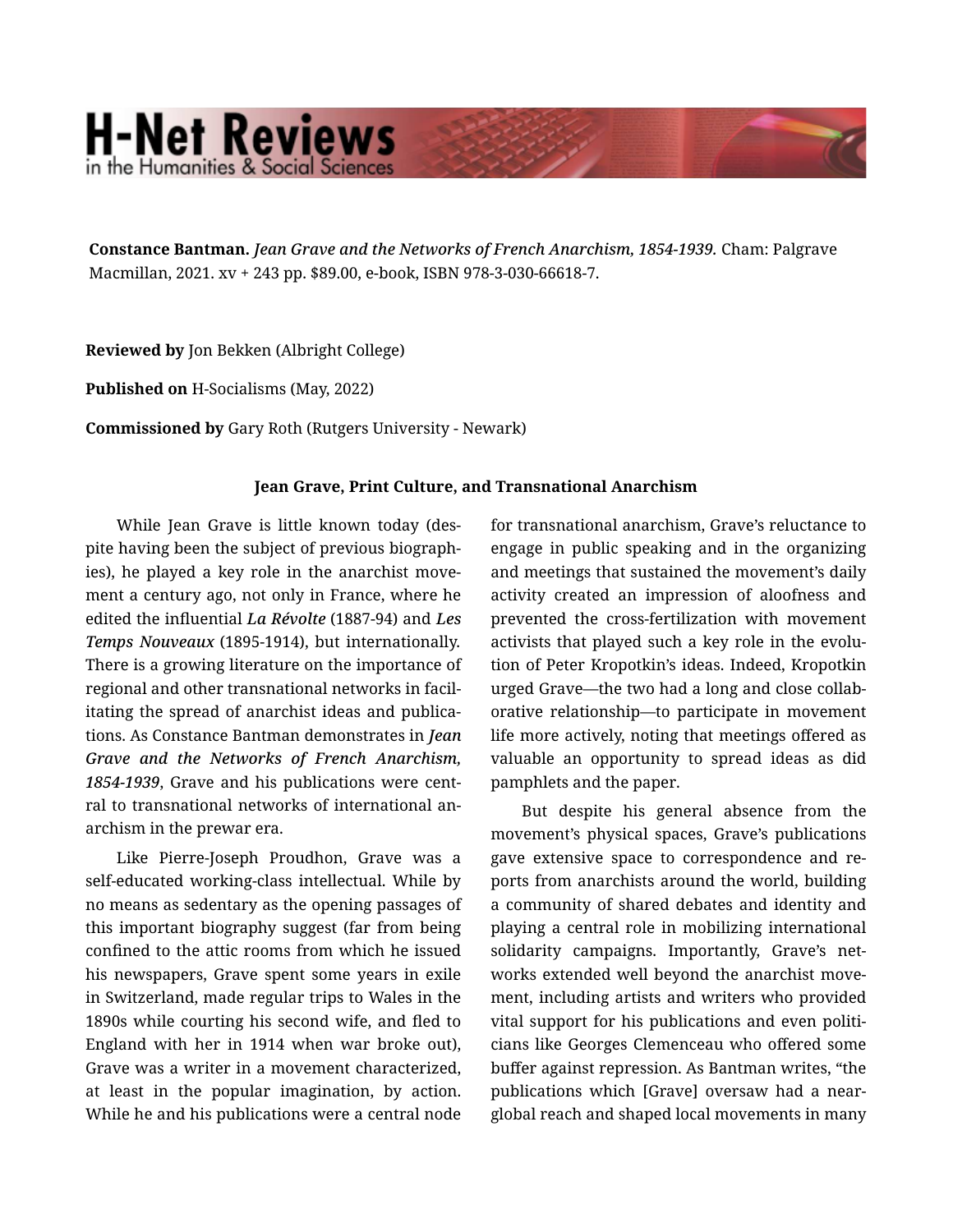ways. However, the French anarchist movement was also shaped by foreign developments, debates and exchanges and was engaged in multipolar, ho‐ rizontal transnational discussions and campaigns. From worldwide exchanges of printed material and money to international networks of corres‐ pondents and translators as well as tactical discus‐ sions on a transcontinental scale, Grave and his papers illustrate all these entanglements, and sometimes pioneered them" (p. 6).

Born into a poor, working-class family, Grave attended a religious school for a few years after his family moved to Paris. He apprenticed as a shoemaker, attended Blanquist meetings with his father, and was drafted into the marine infantry a miserable experience from which he was re‐ leased following the death of his father (his moth‐ er and sister had died of consumption two years earlier). His experiences during the Commune and in the military left him with a lifelong revulsion for the military, an antimilitarism that animated nearly the entire radical movement of his day. After his release from the infantry, Grave attended socialist meetings, breaking with parliamentarism in 1880 in a speech to the Congrès Ouvrier du Centre: "all the money spent in appointing depu‐ ties would be more wisely used to buy dynamite to blow them up" (p. 24). He began writing for the anarchist press and soon came under the police surveillance that continued for most of his life. In 1882, Grave published his first book, *La Société au lendemain de la Révolution* (*Society on the Mor‐ row of Revolution*), launching his reputation as an anarchist theorist with a knack for presenting complex ideas in accessible language. He also began distributing hundreds of copies of the Geneva-based *Le Révolté*, meeting editor Peter Kropotkin when he visited Paris. After Kropotkin's expulsion from Switzerland, Grave moved to Geneva to take up the editorship of *Le Révolté*, which had become the leading French-language anarchist newspaper. Grave quit shoemaking,

learned typesetting, and dedicated the rest of his life to the anarchist press.

Soon after Grave became editor, he called on readers to send in news of anarchist activity in their area, launching the interactive, networking model that would characterize his approach to an‐ archist publishing. He worked with other activists to smuggle *Le Révolté* into France, a necessity that continued even after the paper's prohibition was officially lifted as border guards and postal offi‐ cials were prone to seize copies of the paper (and sometimes the people distributing it). *Le Révolté* was not only widely read throughout France, its readership and support network included donors from Algeria, Argentina, Australia, Belgium, Eng‐ land, Germany, the Netherlands, Romania, South Africa, Uruguay, and the United States. It ex‐ changed publications with newspapers every‐ where there was an anarchist movement.

Connecting people, groups, and publications was a key focus; readers used *Le Révolté*'s columns to make contact with each other, to let its readers know about new publications and initiat‐ ives, and to request information. The paper prin‐ ted articles and letters from around the world de‐ bating anarchist ideas and tactics and warning against infiltrators. Readers in the United States relied on *Le Révolté* to build a Francophone an‐ archist movement there, eventually launching their own publication. And Grave repeatedly used its columns to coordinate international cam‐ paigns, including several against Spain's brutal re‐ pression of the anarchist movement. As part of these campaigns, Grave organized exchanges of information, funds, meeting announcements, and reports between exile circles in France, Spain, Lat‐ in America, and London. Later, he regularly pub‐ lished protests from the British-based Spanish At‐ rocities Committee (whose membership included anarchists and progressive members of Parlia‐ ment), including calls for granting complete autonomy to Cuba and the Philippines. In France, prominent authors including Émile Zola (who had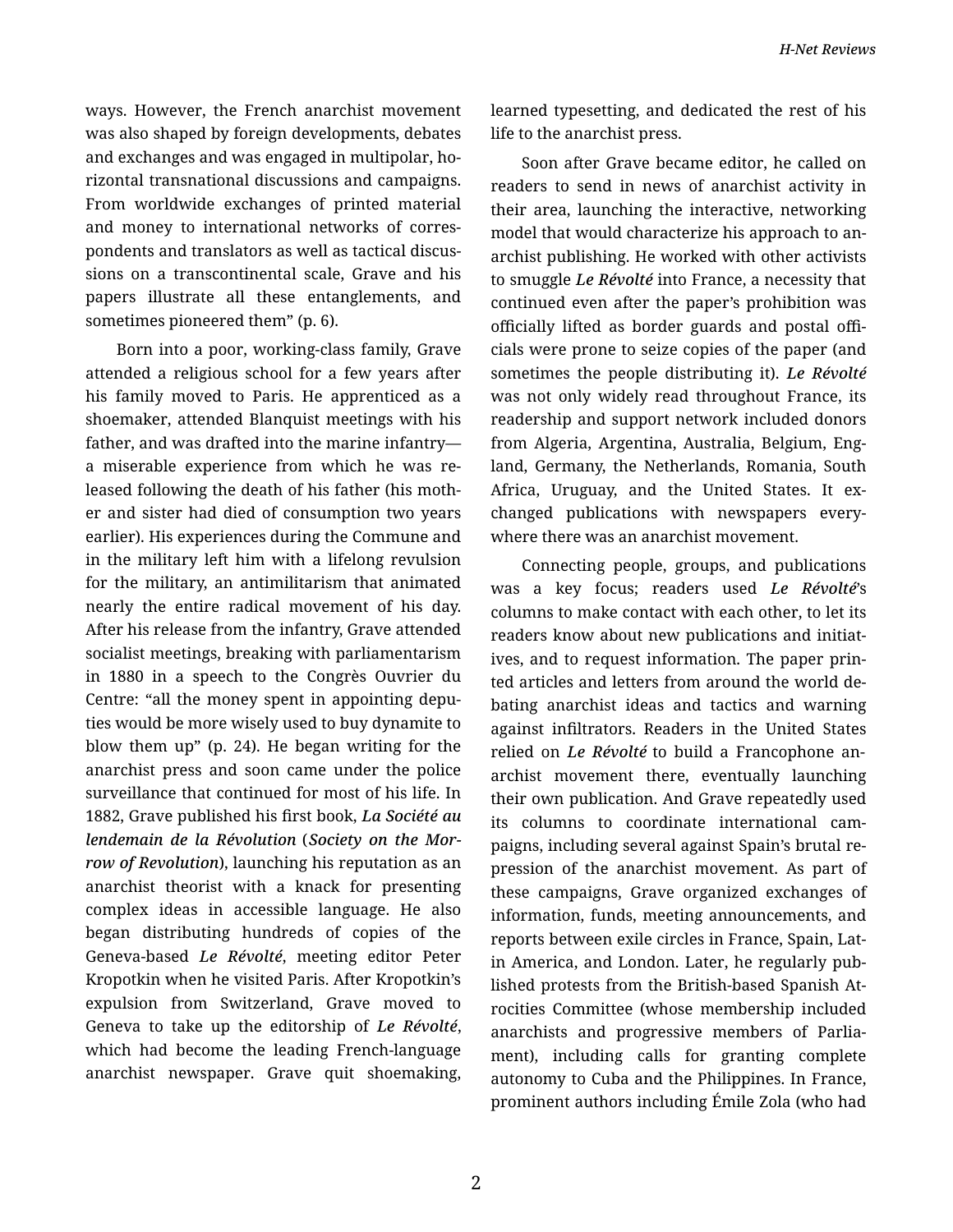earlier refused to support Grave's defense) and re‐ publican politician and journalist Georges Clem‐ enceau joined the campaign to free Spain's an‐ archist political prisoners.

In 1885, the police expelled Grave and his wife (who soon died in childbirth) to France, where he and other comrades relaunched the paper. Grave settled in the infamous attic in the Mouffetard neighborhood, where he was to publish *Révolté* and its successors—the slightly retitled *La Révolte* and *Les Temps Nouveaux—*for the next two dec‐ ades. (Grave himself moved to a separate apart‐ ment when the attic office became too cluttered and too public). The neighborhood was ideally situated at the intersection of Paris's industrial and university districts. A steady stream of visitors —activists and police alike—climbed the stairs to meet Grave and to obtain copies of the newspa‐ pers and pamphlets issued from the cramped rooms. Grave also traveled as far afield as London to meet with contributors; his correspondence with artists is replete with references to their encounters.

In 1887, *La Révolte* launched a literary supple‐ ment which drew the participation of many lead‐ ing artists and writers and helped cement the pa‐ per's (and Grave's) reputation among intellectuals. The supplement published a wide array of materi‐ al: literary and scientific, reformist and revolu‐ tionary. As Bantman notes, "the supplement made *La Révolte* the most consistent and long-lasting French publication in fostering an eclectic inter‐ national artistic and literary anarchist canon, set‐ ting out a highly ambitious pedagogical remit for anarchism, which redefined the movement and broadened its appeal in France and globally" (p. 60).

Grave could be a contentious figure, often cri‐ ticizing those whose ideas or tactics violated his understanding of anarchist tenets. In principle, he was a communist, but he was highly skeptical of efforts to build anarchist organizations. He rejec‐ ted not only individualism, but also formal sys‐ tems of accountability for his newspapers. He did not join the campaign over the Dreyfus Affair until 1898, ostensibly because of Dreyfus's bourgeois origins and the campaign's collaboration with politicians (though he later did not hesitate to work with some of those same politicians on be‐ half of Spanish anarchists). But Grave also de‐ nounced the "Jewish money" behind the campaign and referred to one of the judges involved in his own 1894 prosecutions as a "dirty Jew," suggesting that antisemitism also played a role (p. 138).

Grave criticized what he saw as the limita‐ tions of syndicalism and union struggles in *Les Temps Nouveaux*. He believed that revolutionary unions might help develop class consciousness and secure piecemeal improvements but not re‐ volutionary change, and by the early 1900s wor‐ ried that syndicalism would absorb anarchism. Grave repeated these arguments in his 1908 pamphlet *Le Syndicalisme dans l'évolution so‐ ciale*. But he did open the pages of *Les Temps Nou‐ veaux* to syndicalists, and also wrote for their pa‐ pers. Grave was far more hostile toward the re‐ vived individualism. His 1897 pamphlet *L'Individu et la société* reiterated that "individual autonomy and initiative were the sources of anarchism and the revolution but firmly rejected unfettered and intellectual individualism at the expense of altruism and mankind's social nature.… The essay also rebutted Neo-Malthusianism with customary dir‐ ectness: 'I think they are sorely mistaken, those who claim to solve the social question by limiting the birth rate'" (p. 130). His antipathy was so strong that in 1905 he refused to allow the indi‐ vidualist paper L'Anarchie to sell his pamphlets at their events. He was also dismissive of emerging lifestyle currents, such as naturism and vegetari‐ anism.

Grave faced a series of legal challenges in the 1890s, beginning with a six-month prison term for an article condemning the army's brutal repres‐ sion of a labor demonstration and a long-standing conflict with the Société des Gens de Lettres over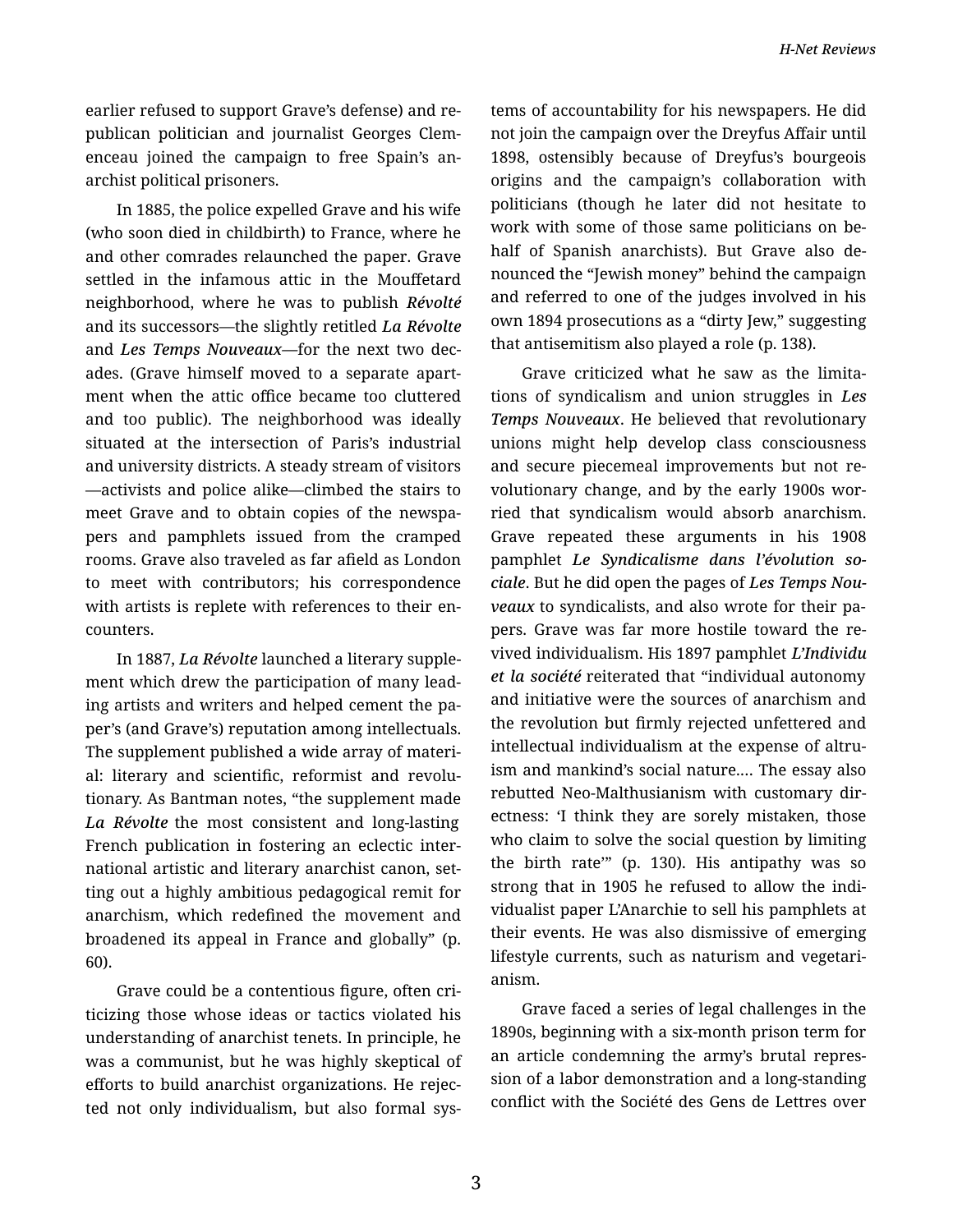his practice of excerpting material in *La Révolte*'s literary supplement, often without permission. Octave Mirbeau published a defense, pointing to the paper's quality and lamenting the practice of reducing ideas to commodities to be bought and sold. Several authors ultimately withdrew their complaints, and the case was quietly dropped. *La Révolte* closed amid a wave of repression in 1894, which saw Grave (and many others) charged with criminal conspiracy. Anarchist propaganda was outlawed. Grave was sentenced to two years in prison in one trial but acquitted (along with all but three of his codefendants) a few months later in the trial of thirty prominent anarchists.

Grave was released as part of a general am‐ nesty in 1895, quickly released two books written in prison, and launched *Les Temps Nouveaux*. The new paper was similarly embedded in transna‐ tional networks and aided by a contribution of three hundred francs from Argentina. Unlike his previous ventures, articles were signed, highlight‐ ing its many prestigious contributors. But extens‐ ive space was devoted to networking, with dozens of short items from around the world appearing in each issue. *Les Temps Nouveaux* also issued a stream of illustrated pamphlets, broadening its reach both domestically and internationally. Grave's ties to radical artists were also reflected in the newspaper, which after 1905 regularly fea‐ tured their artwork. And the new paper continued to play a central role in coordinating international campaigns against political repression of anarch‐ ists. Grave's international network was essential to the success of these campaigns, but locally his work was often overshadowed by publications with significantly larger circulations—in Grave's view undermining the anarchist character of the effort. Indeed, this tension spoke to a larger issue: Grave and *Les Temps Nouveaux* remained as well regarded as ever abroad, but were increasingly ec‐ lipsed in France by more action-oriented anarchist and syndicalist papers on the one side, and more respectable radical publications on the other.

There were contradictions in Grave's anarch‐ ism. His early newspapers largely ignored antico‐ lonial struggles (though he condemned colonial‐ ism's racism, looting, and violence in *Moribund Society*, English translation, 1899), and when they addressed such issues tended to address them in terms of their impact on the conscripted workers who were sent to fight in imperialism's wars. Later, *Les Temps Nouveaux* featured extended art‐ icles questioning colonialism, reflecting increased interest in the broader anarchist movement. In 1900, he published a pamphlet, *La Colonisation*, denouncing state collusion with the army, assimil‐ ation, the plunder of natural resources, use of a "civilizing" rhetoric and the spreading of diseases along with colonization. In 1903, *Patriotisme et colonization* denounced both. But his sympathies with colonial subjects did not extend to the Irish, perhaps because of the circles he and his wife moved in in Britain.

Women's rights were also largely ignored in the pages of Grave's publications. Bantman notes that there were few women in the movement at the time, though earlier anarchists (including Bak‐ unin) had stressed the importance of women's rights. In 1895, Grave wrote that men and women would have equal rights in the future anarchist so‐ ciety. But this goal was subordinated to the larger struggle for emancipation, and Grave published articles by other French anarchists attacking fem‐ inism. For Grave, class was the paramount issue, even as he kept his distance from the emerging syndicalist movement.

Bantman gives substantial attention to the material conditions in which Grave struggled to keep his publications afloat. This was a public struggle, one openly discussed in his papers' pages as he appealed to readers and to the broader net‐ works in which he was immersed for support. Grave experimented with formats and features to attract new readers, and with a range of fundrais‐ ing strategies, from raffles (the paper changed its name to *La Révolte* to escape prosecution for an il‐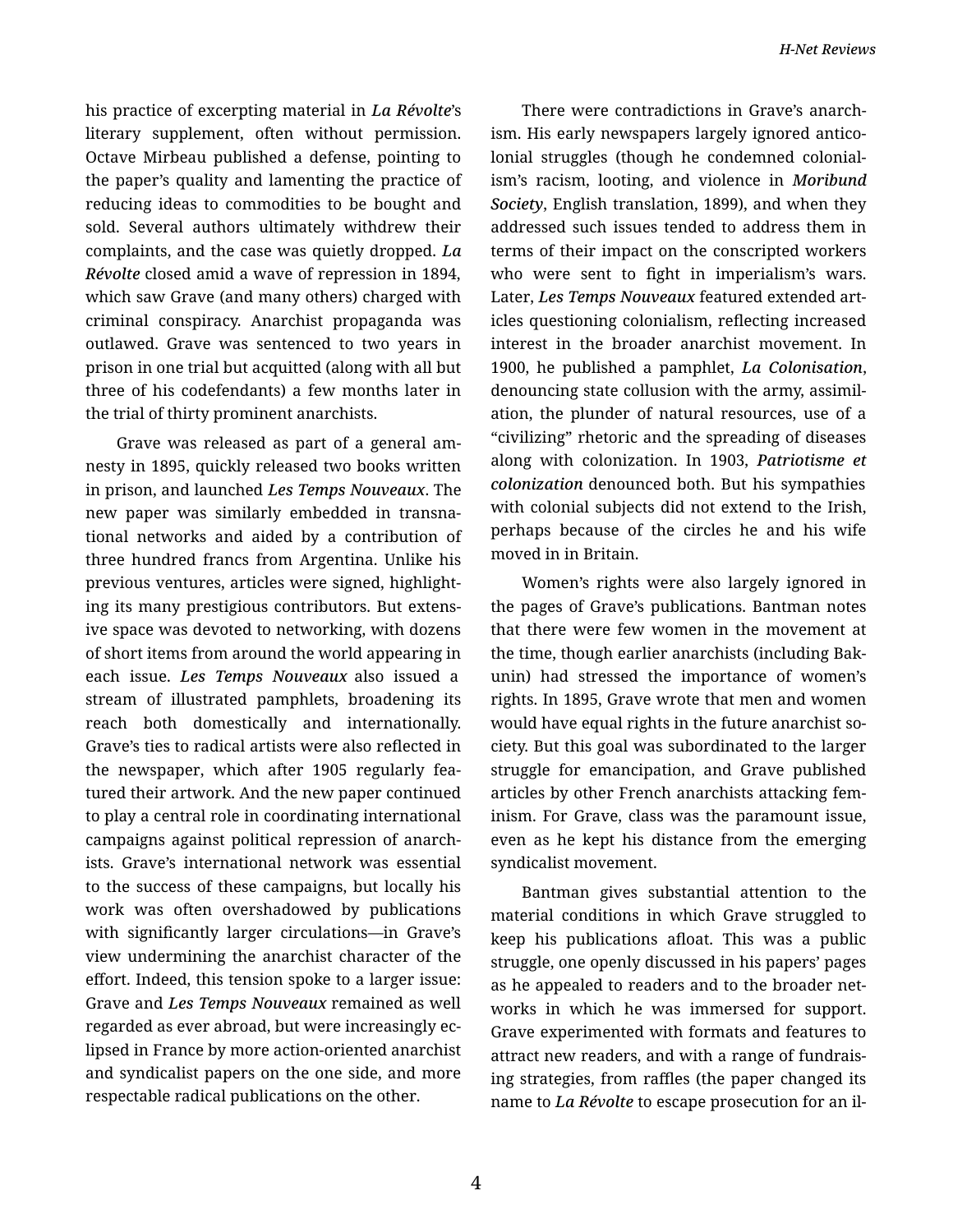legal lottery) to selling paintings donated by artists sympathetic to the anarchist movement. His "per‐ sonal and political connections … allowed him to produce one of the longest-lived publications in the history of global anarchism[;] … when these networks collapsed, so did his influence within the movement" (p. 11).

Bantman argues that Grave's influence was gradually declining after 1905, in large part be‐ cause his print-centric focus "increasingly failed the test of action. The revolutionary climate of the pre-war years, characterised by antimilitarist agit‐ ation, intense strike activity (repressed with ex‐ ceptional violence), the rise of new insurrection‐ ary anarchist currents, and finally the quandaries of the war demanded more creative and radical responses, making both Grave's anarchism and his strategic vision for the paper seem outdated—al‐ though this only appeared fully once the war broke out" (p. 146). Looking back in his memoirs, Grave admitted that it had been the time to act, not talk, and that the circle around his newspaper should have been out in the streets.

Grave had gradually adopted a more gradual‐ ist perspective, increasingly seeing the revolution as a process. He was further from the day-to-day movement life, having moved to a small town out‐ side Paris and married his longtime partner, Ma‐ bel Holland, in 1909. The paper now had a small staff, and several respected writers regularly con‐ tributed articles on culture, economics, labor, and anarchist theory. A steady flow of pamphlets em‐ anated from its offices. The paper's finances were increasingly tenuous, as more action-oriented pa‐ pers drew more readers. Grave turned to raffles, stamp selling (making use of stamps from the let‐ ters and publications arriving from around the world), art sales, and incessant fundraising ap‐ peals to cover the mounting deficits.

While long a controversial figure in the anarchist movement, Grave was widely respected as a propagandist and an intellectual until World War I. When war broke out, Grave suspended pub‐ lication of *Les Temps Nouveaux* and moved to England. The February 1915 "International An‐ archist Manifesto on the War," published in *Free‐ dom*, in New York's Spanish-language *Cultura Obrera*, the Italian paper *Volontà*, and *Mother Earth*, among many others, called on anarchists to spread "the spirit of revolt" and "discontent in peoples and armies" (p. 174). Pro-Entente anarch‐ ists led by Kropotkin and Grave responded with the March 1916 "Manifesto of the Sixteen," declar‐ ing themselves in support of the allies—tearing apart the international anarchist movement which remained overwhelmingly opposed to militarism in general and to that war in particular.

It took Grave some time to abandon his anti‐ militarist convictions. He saw no prospect for pre‐ venting the war in the face of a divided anarchist movement, the capitulation of the General Confed‐ eration of Labour (CGT) in France to war fever, and the socialists' embrace of patriotism. Grave still shared the anarchist belief that a general strike or revolution was the correct response to war, but "it was all too clear that no one was mov‐ ing and … I could not do the revolution just by my‐ self" (p. 166). Kropotkin's approach was different. He had long been concerned about German milit‐ arism and believed that a defensive war could be justified, whereas "Grave's starting point in 1914 was much closer to the dominant anarchist anti‐ militarist and internationalist discourse.… [H]e openly criticised the analogy with the French re‐ volutionary patriotism of 1792 used by Kropotkin and other supporters of the war" (p. 167).

Grave initially expected the war to be brief and worked with groups such as the UK-based Union of Democratic Control to press for a just peace. He unsuccessfully tried to encourage a sim‐ ilar movement in France, though his letters urging this may have been intercepted by censors. The now-censored press remained Grave's primary site for political action. Well into 1915, Grave con‐ tinued to criticize French nationalism and militar‐ ism while also advocating self-defense; he called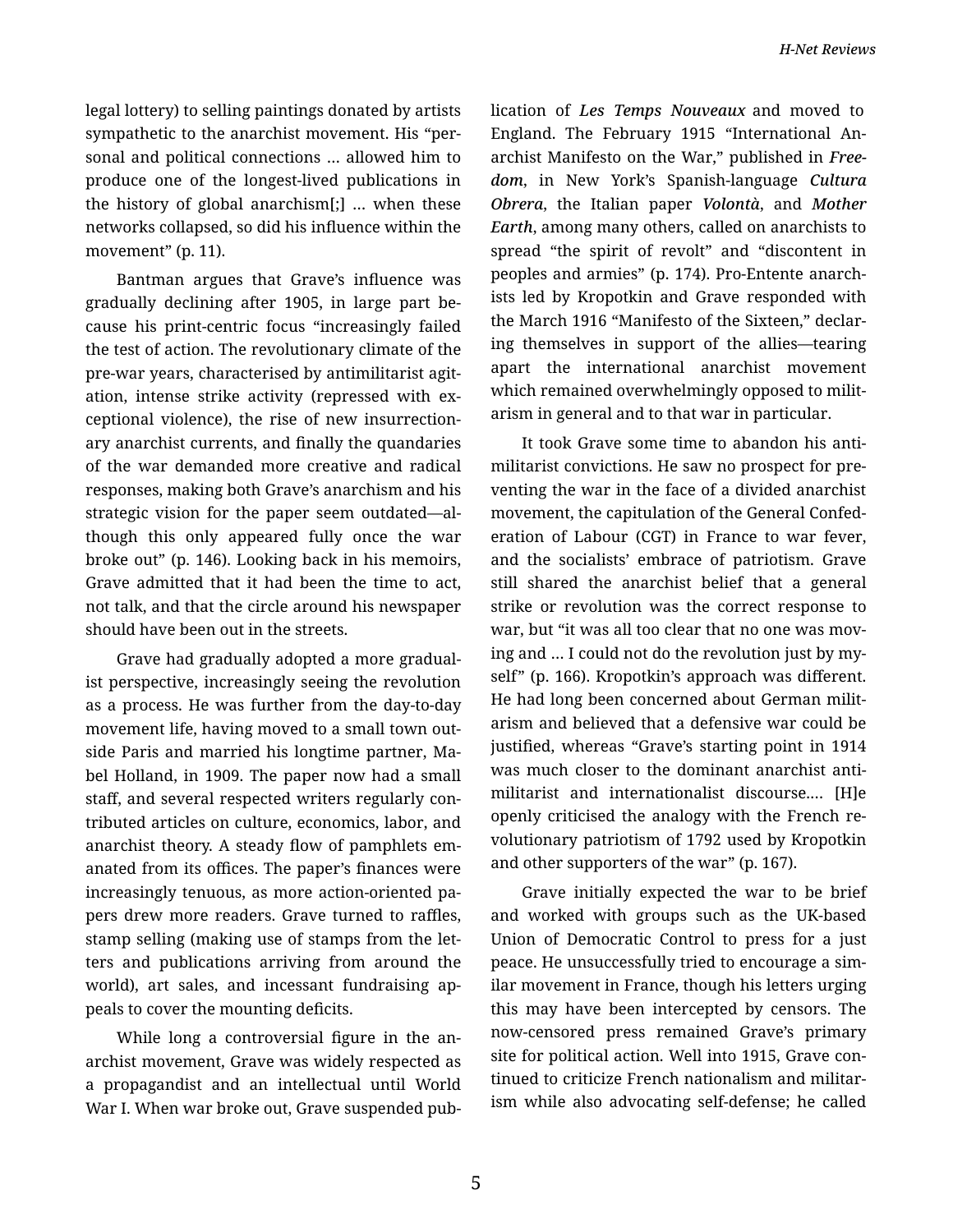for mutual disarmament and grassroots reconcili‐ ation as the way forward. Kropotkin rejected these efforts as an illusion and pressed his longtime friend to reconsider. In the debates that followed, Grave argued that German workers might be in‐ spired to rebel by such an effort, and that its milit‐ ary defeat threatened resurgent nationalism on both sides, laying the foundation for future wars.

*Les Temps Nouveaux*'s contributors remaining in France were also divided; they began publica‐ tion of a bulletin between 1914 and 1916, gradu‐ ally drifting toward pacifism even as Grave was becoming supportive of what he increasingly saw as a defensive war. Grave challenged the right of the Paris group to the *Temps Nouveaux* name and had them locked out of its offices, which his sup‐ porters then used to issue an irregular *Bulletin* as the war dragged on. In August 1915, the group is‐ sued a manifesto stating that peace was more im‐ portant than any of Germany's wrongs; in Decem‐ ber, they joined the international socialist pacifist movement launched at the Zimmerwald confer‐ ence.

Grave returned to France but never recovered his position in a badly shaken movement. When *Le Libertaire* was relaunched in 1919, its first is‐ sue featured a scathing denunciation of Grave and the other supporters of the war. Grave attempted to revive *Les Temps Nouveaux* but withdrew after several months, as neither his collaborators nor the antiwar majority showed any interest in his ideas about rebuilding the movement. He followed with a series of ninety-nine pamphlets, the "Pub‐ lications de la Révolte et des Temps Nouveaux"

(1920–36), which showed his continued engage‐ ment with a range of new subjects and his contin‐ ued international focus. But by then, even the po‐ lice had decided he was no longer important enough to spy on. In his final years, Grave also published a memoir, which received respectful at‐ tention in the mainstream political press but was reviled by his fellow anarchists.

While there are places where one could wish for more detail, this important book documents the central role of networks in the anarchist movement and the central role that Grave and his publications played in those networks at the turn of the century. It also adds to our understanding of how Grave ended up endorsing the war despite what had been a lifetime of antimilitarist propa‐ ganda—an apostasy that undermined his legacy, but which it is now clear he undertook only reluct‐ antly after the failure of his earlier efforts to build a movement to end the war through negotiations for a just peace.

Grave died on December 8, 1939. One of his last pamphlets had looked to the Spanish Revolu‐ tion, which he greeted with great enthusiasm but also the knowledge that it was beyond the scope of his diminished publication to address. The revolu‐ tion had been crushed several months before his death, and the authoritarianism and war he had long feared were ascendant. But Grave remained an anarchist to the end, albeit one whose activity was increasingly limited to correspondence with comrades around the world and to documenting the history of the movement at whose center he had once stood.

**Citation:** Jon Bekken. Review of Bantman, Constance. *Jean Grave and the Networks of French Anarchism, 1854-1939.* H-Socialisms, H-Net Reviews. May, 2022.

**URL:** <https://www.h-net.org/reviews/showrev.php?id=57275>

If there is additional discussion of this review, you may access it through the network, at <https://networks.h-net.org/h-socialisms>